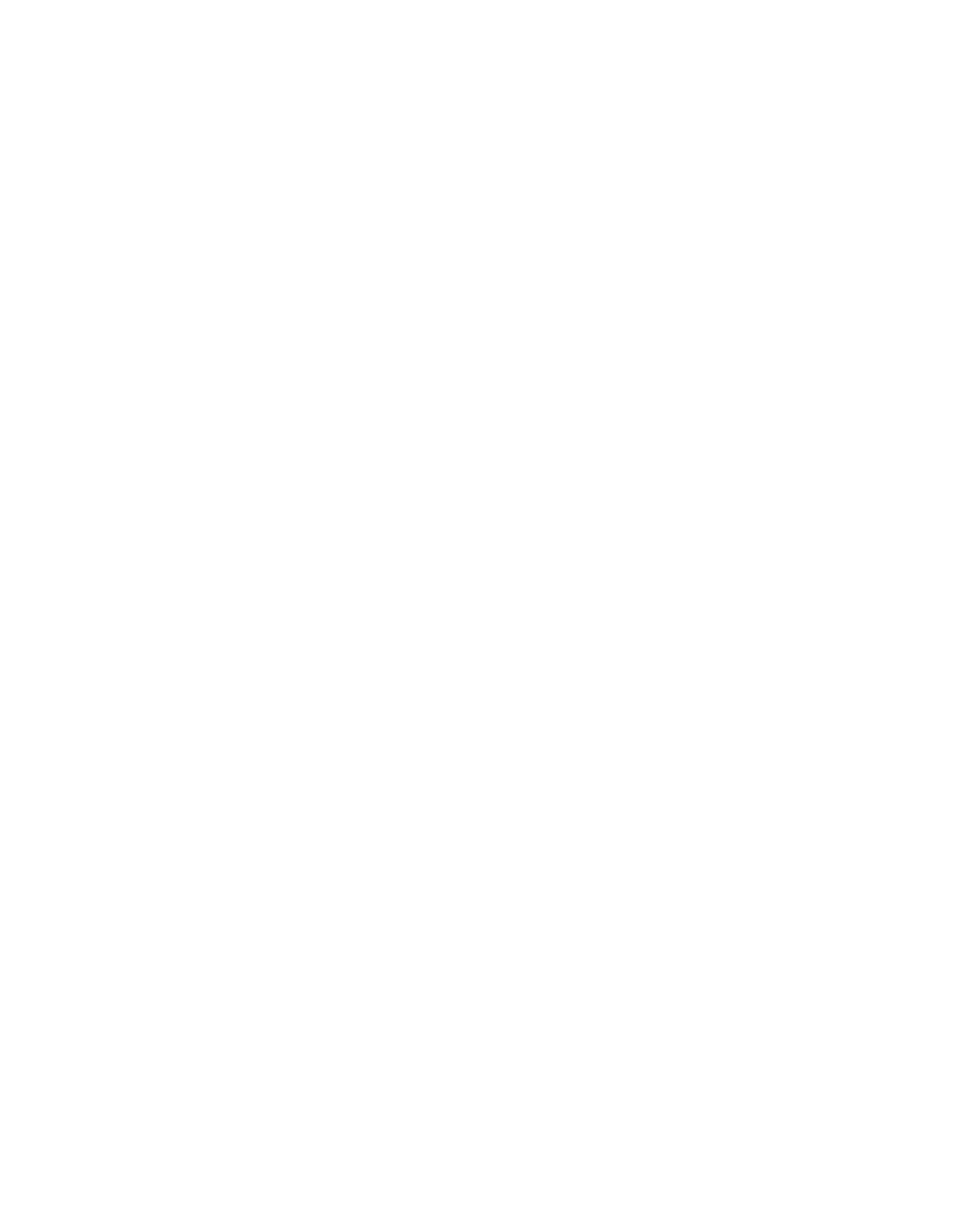# **Table of Contents**

| Page 2:     | The Local Ministerial Candidate (LMC) Journey Overview |
|-------------|--------------------------------------------------------|
| Page 3:     | The Conference Ministerial Candidate Journey Overview  |
| Page 4:     | The Outcome-Based Development Criteria                 |
| Page 6:     | The Outcome-Based Approach                             |
| Page 8:     | The Outcome-Based Formation Plan                       |
| Page 9:     | What to Expect - The New CMC Interview                 |
| Page $10$ : | What to Expect - The Deployment Interview              |
| Page 11:    | The Special Circumstances of Divorce Clearance         |
| Page $11$ : | Descriptions of Roles/Responsibilities                 |

 $\begin{pmatrix} 1 \end{pmatrix}$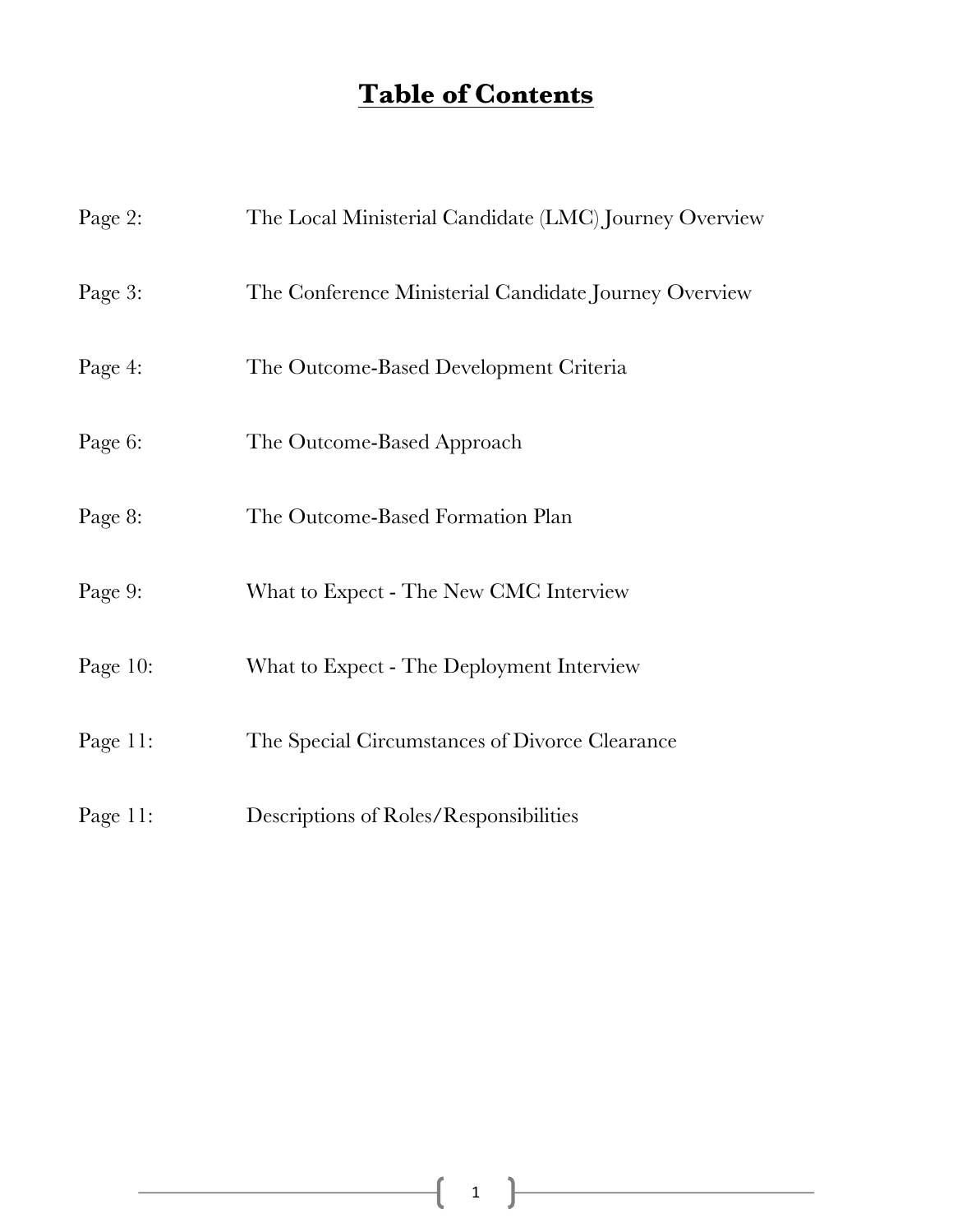## **The Local Ministerial Candidate (LMC) Journey Overview**

In Jesus-shaped churches, every follower of Jesus seeks to be a disciple of Jesus. All disciples are workers in Jesus' harvest field, and some disciples with particular leadership abilities begin to wonder, "Should I become a pastor?"

Your church is part of a network called Acts 12:24 Churches. We help disciples and their local churches discover how God is calling people to serve Jesus. We call this plan The Local Ministerial Candidate Journey.

- 1. *Pray* Ask God for His guidance.
- 2. *Pastor* Talk with your pastor, who might confirm your entry into the LMC journey or might re-direct you.
- 3. *Leadership Team* Meet with the leadership team of your church to share your journey with Christ and sense of call to ministry. This team approves the start of the LMC journey.
- 4. *Church* In many churches a new LMC is presented to the church in a worship service. Your pastor may have you stand before the entire church and ask the church to pray for you as you begin the LMC journey.
- 5. *Mentor* Your pastor or someone you and your pastor agree upon will be your LMC Mentor.
- 6. *The Acts 12:24 Churches* Open a file at MEGSystem.Acts1224Churches.com to let us know that you've started the journey. If you have any educational transcripts, certificates, or diplomas, you can upload them to your MEG Profile at this point. We would like to have a picture of you!
- 7. *Outcome-Based Formation*  You and your Mentor will design an Outcome-Based Formation Plan for you that helps you develop the character and capacity of a disciple who leads. Use the sections titled The Outcome-Based Development Criteria, The Outcome-Based Approach, & The Outcome-Based Formation Plan to define a formation plan that fits your formation and development journey in specific areas. Let these criteria guide your thinking.

Do not feel constrained to set goals in every area each time you update your Formation Plan

Plan to take a course entitled: Free Methodist History & Polity. Find Ministry Education Centers and Denominational-Approved courses at MEGSystem.Acts1224Churches.com under the *Candidates* menu.

- 8. *Do Ministry in your Church* Serve Jesus by serving in your local church. Talk with your pastor and other leaders to identify the ministry opportunities and needs in your church.
- 9. *Lead a Group of Disciples* Begin your training to lead other people to faith in Jesus and to grow spiritually. Get trained in Discovery Bible Study and start a DBS group in your church or community. For more information on DBS training, talk to your pastor or go to MEGSystem.Acts1224Churches.com**.**
- 10. *Mentor Meetings* Meet regularly with your Mentor to review the progress of the goals in your Formation Plan. In these meetings, regularly update the plan with goals intended to help you continue growing. Discuss what you are learning in the Free Methodist History & Polity course and the DBS Training.

At the end of one year in the LMC journey, share your thoughts with your Mentor about where you sense Jesus is leading you in this journey. Your Mentor might encourage you to continue as an LMC for an additional year, or you might conclude together that Jesus is not leading you toward pastoral ministry. If this is the case, you will always benefit from how you have grown and what you have learned in the LMC Journey. Your time and effort are not wasted.

It is possible that you and your Mentor will conclude that it is time for you to meet with the Acts 12:24 Churches Board of Ministerial Education and Guidance (MEG Board) for consideration as a Conference Ministerial Candidate (CMC). This process is described beginning on the next page: The Conference Ministerial Candidate **Journey Overview.**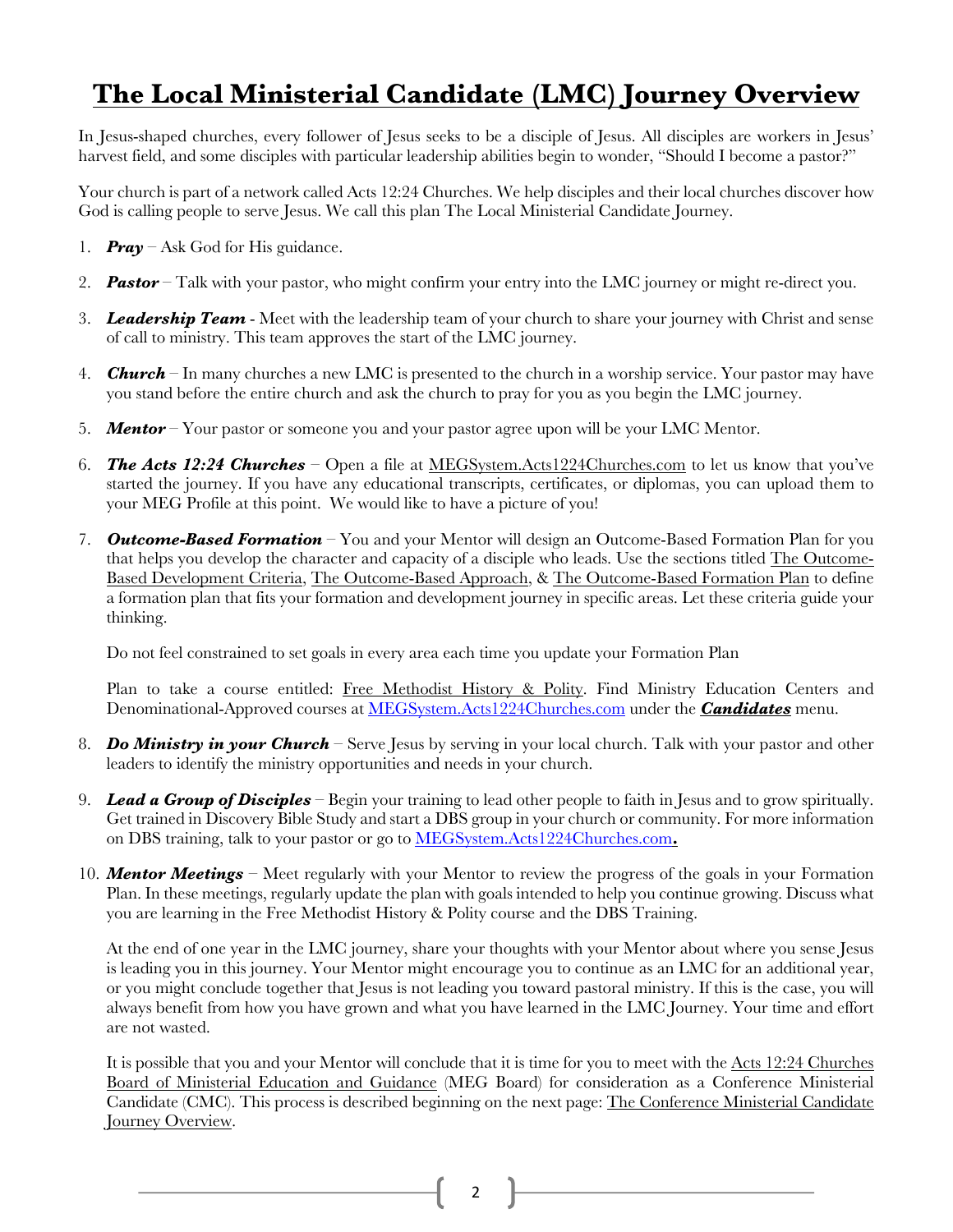# **The Conference Ministerial Candidate Journey Overview**

The Acts 12:24 Churches team has a pastoral development strategy that we call the Conference Ministerial Candidate Journey. The CMC Journey is for disciples who demonstrate leadership, character, capacity for ministry as an LMC and are exploring the call of God on their lives. The CMC Journey is a rigorous process which is guided by the MEG Board of the Acts 12:24 Churches.

- 1. *Pray* Ask God for His guidance.
- 2. **Becoming a CMC** During the LMC Journey, some LMCs will conclude, with their mentor, that they should be recommended for consideration to begin the CMC Journey. Your pastor or mentor will contact the Regional Leaders in Acts 12:24 Churches to start this process.

A Regional Leader may also recommend a disciple with known leadership capacity for consideration to begin the CMC Journey.

- 3. *Understand the CMC Journey* Read Leading People, Following Jesus to thoroughly understand the CMC Journey. Talk with your pastor or mentor if you have questions about this process.
- 4. *The Acts 12:24 Churches* Open or update your MEG Profile at MEGSystem.Acts1224Churches.com. If you have any additional educational transcripts, certificates, or diplomas, you can upload them to your MEG Profile at this point. We would like to have an up-to-date picture of you!
- 5. *Your First MEG Board Interview* A representative of the Regional MEG Board will invite you to an interview. See the section titled What to Expect - The New CMC Interview to learn more & see sample questions.
- 6. *Mentor* Your LMC Mentor often continues to guide you through this journey; however, you and your pastor may agree on a new mentor for the CMC Journey. Make sure to update your MEG Profile if you change mentors.
- 7. *Outcome-Based Formation*  You and your Mentor will design or update an Outcome-Based Formation Plan for you that helps you develop the character and capacity of a disciple who leads. The next 3 sections will help you to define a formation plan to guide your journey. You should plan to meet regularly with your Mentor.
- 8. *Training and Educational Opportunities*  Plan to participate in trainings through the Acts 12:24 Churches as well as taking classes through approved Ministry Education Centers. See the section called The Outcome-Based Approach for information about educational opportunities.
- 9. *Do Ministry in your Church* Serve Jesus by serving in the ministry of your local church.
- 10. *Learn about Steward, Expand, & Multiply* Go to Acts1224Churches.com and choose "About Us" to read about our Enduring Initiatives.
- 11. *Lead a Group of Disciples* Continue to lead other people to faith in Jesus and to grow spiritually. Get trained in Discovery Bible Study and start a DBS group in your church or community. For more information on DBS training, talk to your pastor or go to MEGSystem.Acts1224Churches.com**.**
- 12. *Year by Year* At the conclusion of a year, meet with your mentor and prepare a report to the MEG Board. Together we discern if God is leading you to continue or to conclude the CMC journey. You may have another MEG Board interview at this point.
- 13. *Deploy to your Harvest Field* Jesus sends His disciples to work in His harvest field. You will meet with the MEG Board to hear together from God in order to discern how He is deploying you to serve in His church. See the section titled What to Expect - The Deployment Interview to learn more & see sample questions.
- 14. *Keep Growing and Plan to Multiply Disciples* Develop a plan for ongoing development that leads to multiplication of disciples, groups, & churches.
	- 3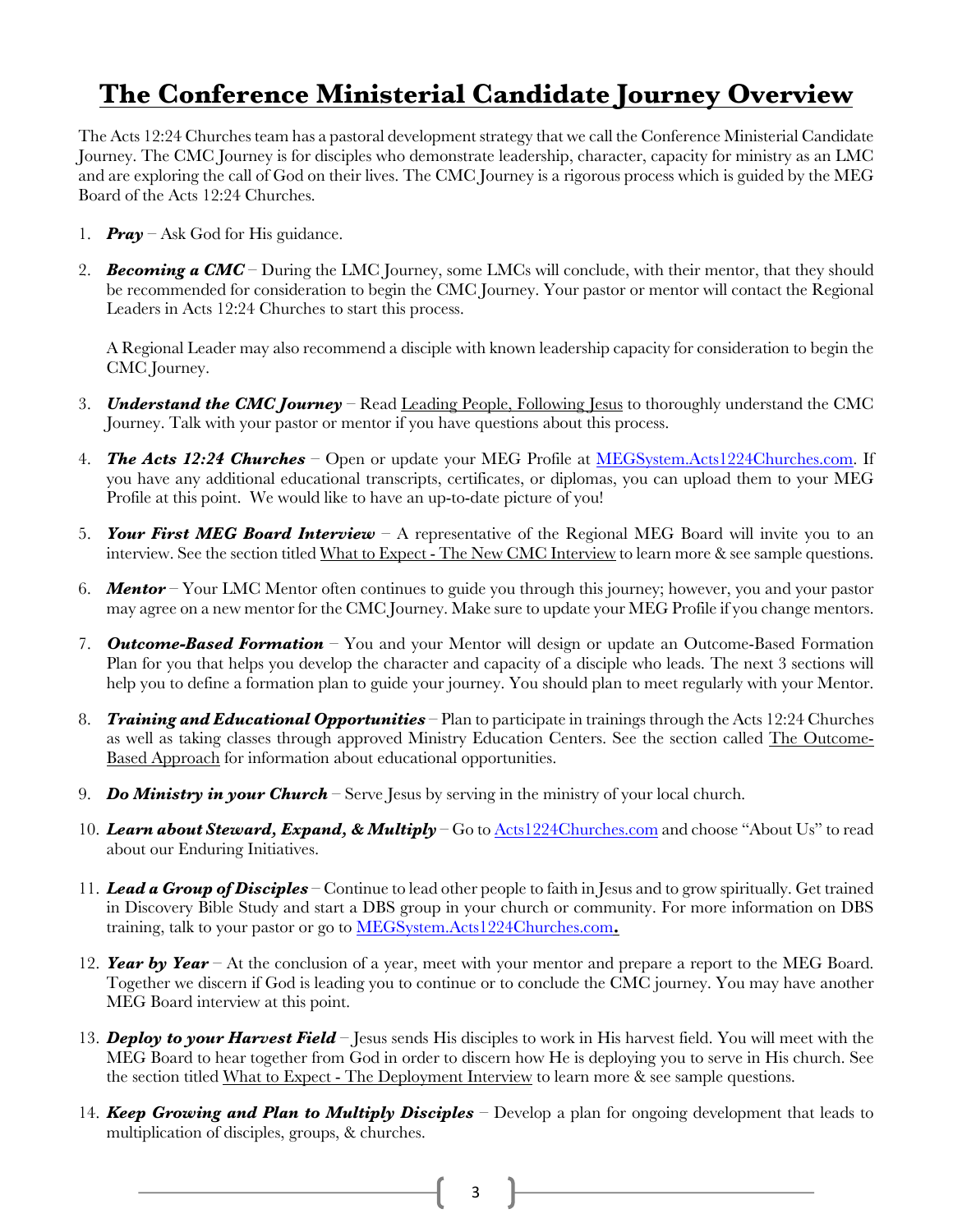# **The Outcome-Based Development Criteria**

#### **Heart** - These outcomes focus on the spiritual condition and personal lifestyle of a follower of Jesus:

#### **Characterized by spiritual maturity and a strong sense of a call to ministry**

- Shaped by spiritual disciplines
- Roots identity and calling firmly in Christ
- Models a Spirit-led life of holiness

#### **Demonstrates a high level of self-awareness**

- Understands and articulates strengths and weaknesses
- Builds teams around blind-spots
- Knows how leadership/communication style impacts others both positively and negatively

#### **Lives a well-balanced life that can sustain the demands of ministry**

- Attends adequately to physical, emotional, and mental needs
- Schedules regular time for play and recreation
- Lives a simple life free of unhealthy addiction and compulsion

#### **Lives a life shaped by love for others**

- Prioritizes spouse and children (if applicable)
- Builds and maintains healthy, close relationships with people inside and outside of the church
- Cultivates relationships of confession and accountability

#### **Models humility**

- Remains teachable and accepts correction when given
- Maintains a non-defensive posture towards leaders, followers and peers
- Willingly seeks the perspective of others

**Head** - The "head" criteria place the focus on gaining an adequate foundation of knowledge and on developing the necessary habits of learning:

#### **Demonstrates biblical understanding**

- Knows how the parts of the Bible fit into the big story
- Follows John Wesley's example by interpreting Scripture as having full authority to explain the world and guide our lives
- Demonstrates ability to root a Wesleyan worldview in the Bible

#### **Demonstrates a Wesleyan theological integration**

- Knows and embraces the history, polity, Articles of Religion and core values of the Free Methodist Church
- Articulates Wesleyan distinctives compellingly
- Understands and embraces Wesleyan relational theology

#### **Has sufficient theological education**

- Rigorously studies the Bible, works of theology, and how God works and reveals Himself in all of Creation
- Demonstrates understanding of how the Great Commission shapes our view of Jesus (Christology), the purposes of God for His people (Missiology) and how Jesus's followers are to worship and work together (Ecclesiology)
- Models and promotes life-long learning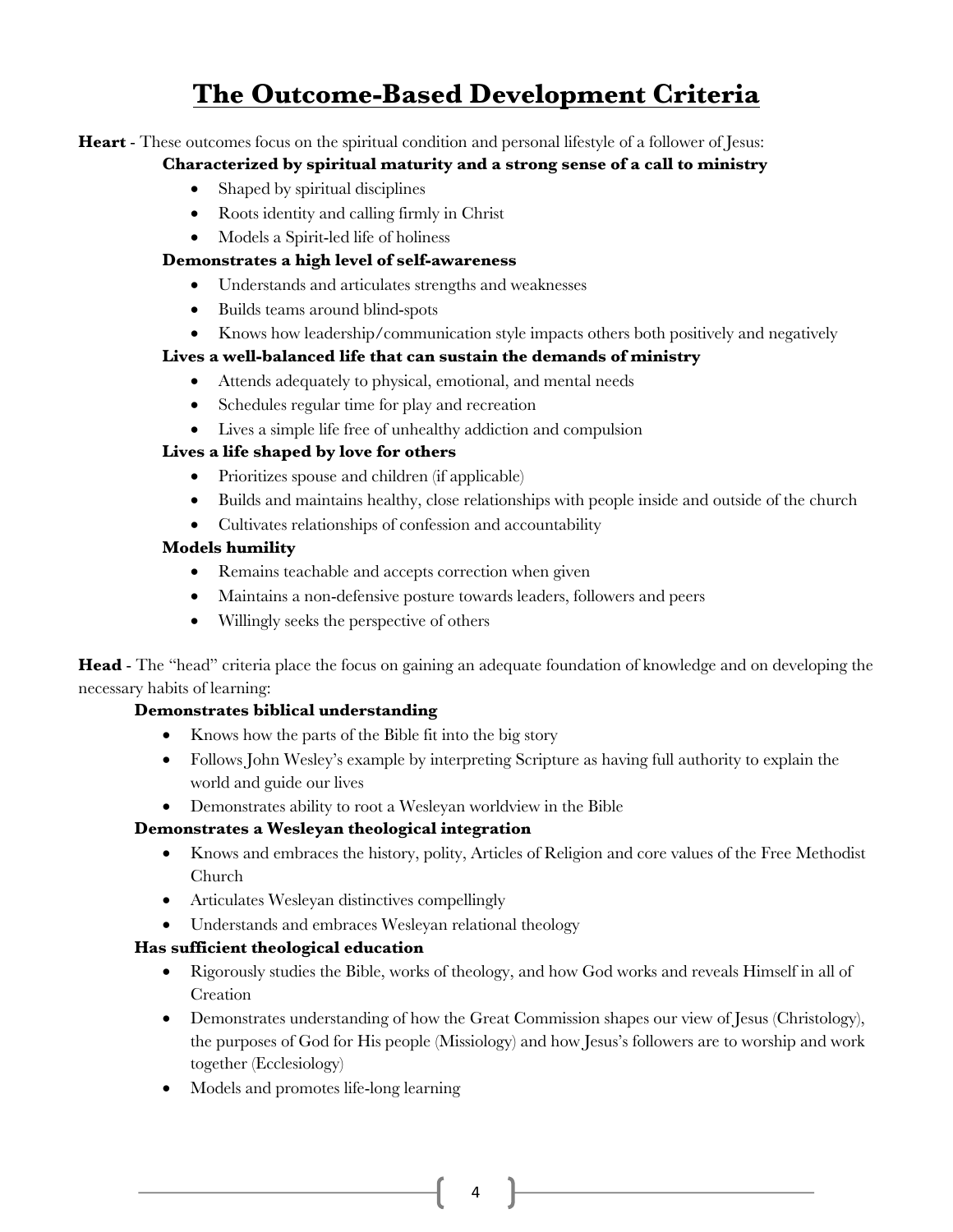### **Clearly and humbly states deeply held biblical understandings, listening respectfully and pursuing shared goals whenever possible**

- Actively seeks to build and maintain bridges within the Free Methodist Church and among other Christian groups
- Demonstrates an appreciation for the contribution of other Christian traditions while wholeheartedly embracing our own history, identity and diversity
- Demonstrates a growing appreciation for humanity and value for all people regardless of their belief system

### **Possesses the ability to practically apply learning**

- Demonstrates the ability to teach truth and train others to fulfill the Great Commission
- Demonstrates an ability to find God's redemptive activity in daily life
- Demonstrates the ability to deepen faith through real-life experiences

**Hands** - The "hands" criteria place the focus on increasing skills and increasing the capacity to expand the Kingdom of God on earth by making disciples and reproducing Jesus-centered groups:

### **Demonstrates fruitfulness in ministry**

- Has a track record of planting and cultivating God's word such that more people come to know Jesus, grow spiritually, and go to work in God's harvest field
- Effectively tells My Story (personal testimony), tells God's Story (plan of salvation) and discerns who is ready to respond to the Gospel (Person of Peace)
- Able to gather people into Jesus-centered groups that are healthy, diverse and can reproduce

### **Cultivates the expansion of God's Kingdom**

- Teaches and models the transforming power of the Gospel to bring reconciliation, justice and peace into a sinful world
- Engages local and global needs of the broken and poor
- Continually focuses ministry on the margin, freely proclaiming Jesus' power to liberate the individual and defeat corrupt systems

#### **Operates as a servant-leader**

- Promotes the development of others
- Serves the local and global church, demonstrating cross-cultural competency
- Creates safe, empowering, healthy biblical communities of holy people multiplying disciples, leaders, groups and churches

#### **Empowers others to discover and function within their God-given design**

- Demonstrates wholehearted support for women and men of all languages, nations and ethnicities to have prophetically affirmed, Spirit-anointed ministry in the church that Jesus created on the Day of Pentecost
- Gives priority to personally gaining Kingdom knowledge and skills and Kingdom habits and practices that they immediately teach to others in a training environment
- Actively helps others discover and operate within their God-given design

#### **Leads with creativity and vision**

- Seeks best practices of contextual and culturally relevant ministry
- Envisions alternatives and successfully leads others toward more creative and effective outcomes
- Casts compelling vision and develops strategic plans to accomplish it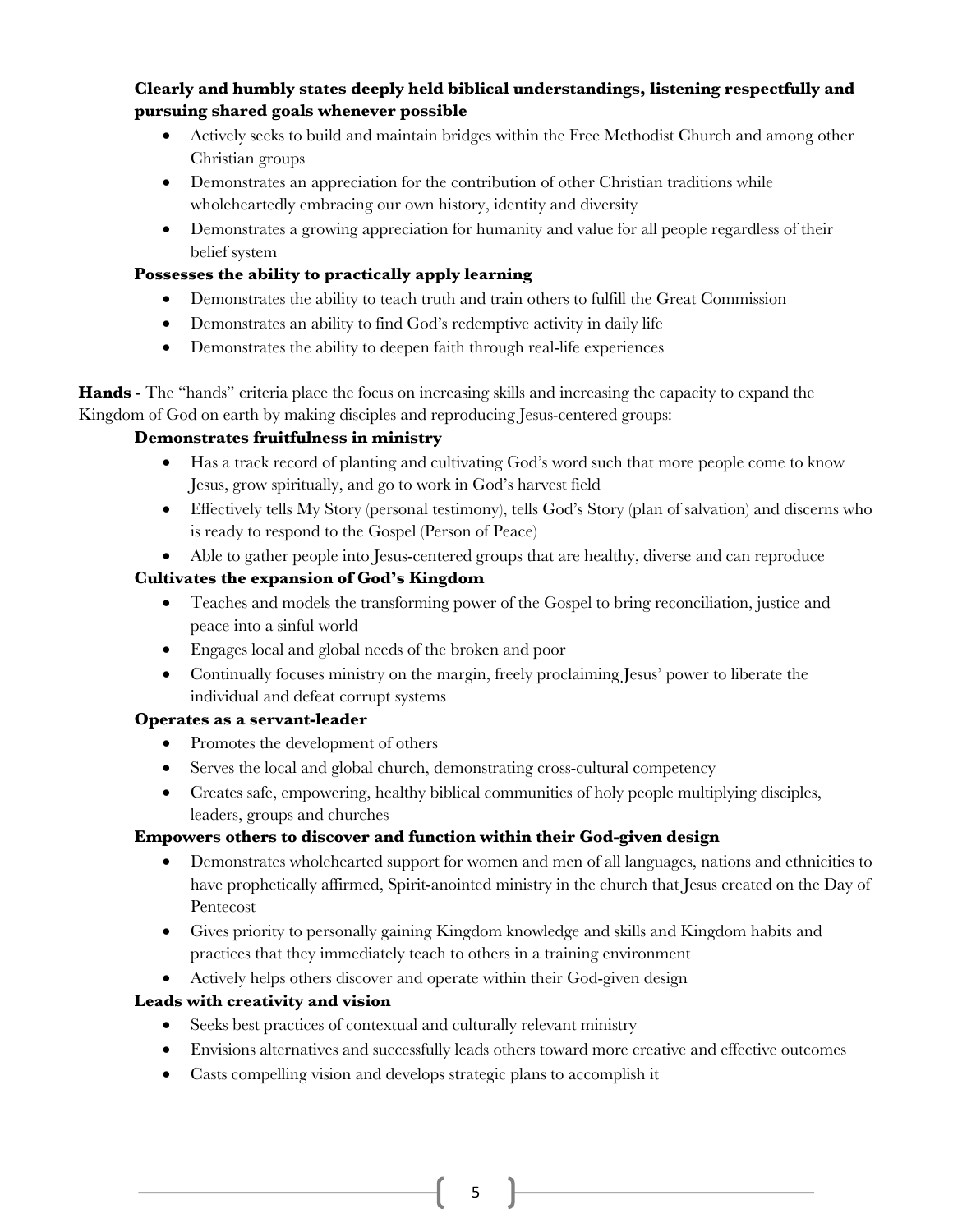# **The Outcome-Based Approach**

#### **Our Process for Pastoral Development and Discernment**

The Acts 12:24 Churches uses an outcome-based pastoral development approach. This approach responds to the overall expectations for pastoral development across the Free Methodist Church – USA. Yet we implement some priorities in the Acts 12:24 Churches that represent how our network (conference) is uniquely shaped by our Enduring Initiatives – Steward, Expand, & Multiply and the priorities of a Disciple-Making Movement.

We place our focus on "formation" not just "information." We place our focus on "development" not just completing a "checklist" of classes and activities. We place our focus on "discerning" (hearing from God) not automatically "awarding a certificate." We provide for "front-line training" not requiring "re-locating" to get an education.

The LMC|CMC journey is built around an Outcome-Based Formation Plan that is primarily focused on the Outcome-Based Criteria & Approach.

Your pastor, Regional Superintendent, and the Regional MEG Board are all available to orient the you to the LMC|CMC Journey and to answer any questions. Contact information for your regional leadership can be found at MEGSystem.Acts1224Churches.com.

#### **The Mentor**

All LMCs & CMCs should be developing under the guidance of a Mentor. You will consult with your pastor or the Regional Leaders regarding the selection of a Mentor. When a Mentor is established, you will include their information in your MEG Profile.

The Mentor and LMC|CMC will meet and talk through this document, agree to meet regularly for updates, coaching, and goal-setting that is focused on The Outcome-Based Development Criteria. This is typically a two to three-year long mentoring relationship.

#### **Training and Educational Opportunities**

All Acts 12:24 Churches Pastors are to have proficiency in these "base-level" areas of study:

- **Free Methodist History and Polity** (Required prior to the New CMC Interview)
- **Community Church Planting**|**Disciple Making**
- **Wesleyan Theology**

Find an approved Ministry Education Center at MEGSystem.Acts1224Churches.com under the *Candidates* menu.

The LMC|CMC and Mentor consult with the MEG Services Office to design training and educational components for the Outcome-Based Formation Plan. The pastoral development system of the Acts 12:24 Churches is grounded in very distinct history, theology, and Great Commission practices. In order to fully understand the Acts 12:24 Churches' approach, the CMC is required to take several courses through approved Ministry Education Centers.

**Additional Education and Training** - At the core, we want you to establish a lifestyle of *rigorously studying the Bible, studying works of theology, and studying how God works and reveals Himself in all of Creation*. You should intentionally include training and educational courses in the Outcome-Based Formation Plan that strengthen you in needed areas of knowledge and skill. The Regional MEG Board makes the final decision on when a CMC has completed the necessary training and education.

Our classes are offered in a *college-like way* – with a teacher that has academic credentials, develops a course syllabus, requires readings from specified texts, & assigns a course project or other means of an LMC|CMC demonstrating mastery of the topic of study. Many LMCs & CMCs take classes from approved Ministry Education Centers in the Acts 12:24 Churches. The coursework from Bible Institutes, Christian Colleges, or Seminaries may also be a part of your development.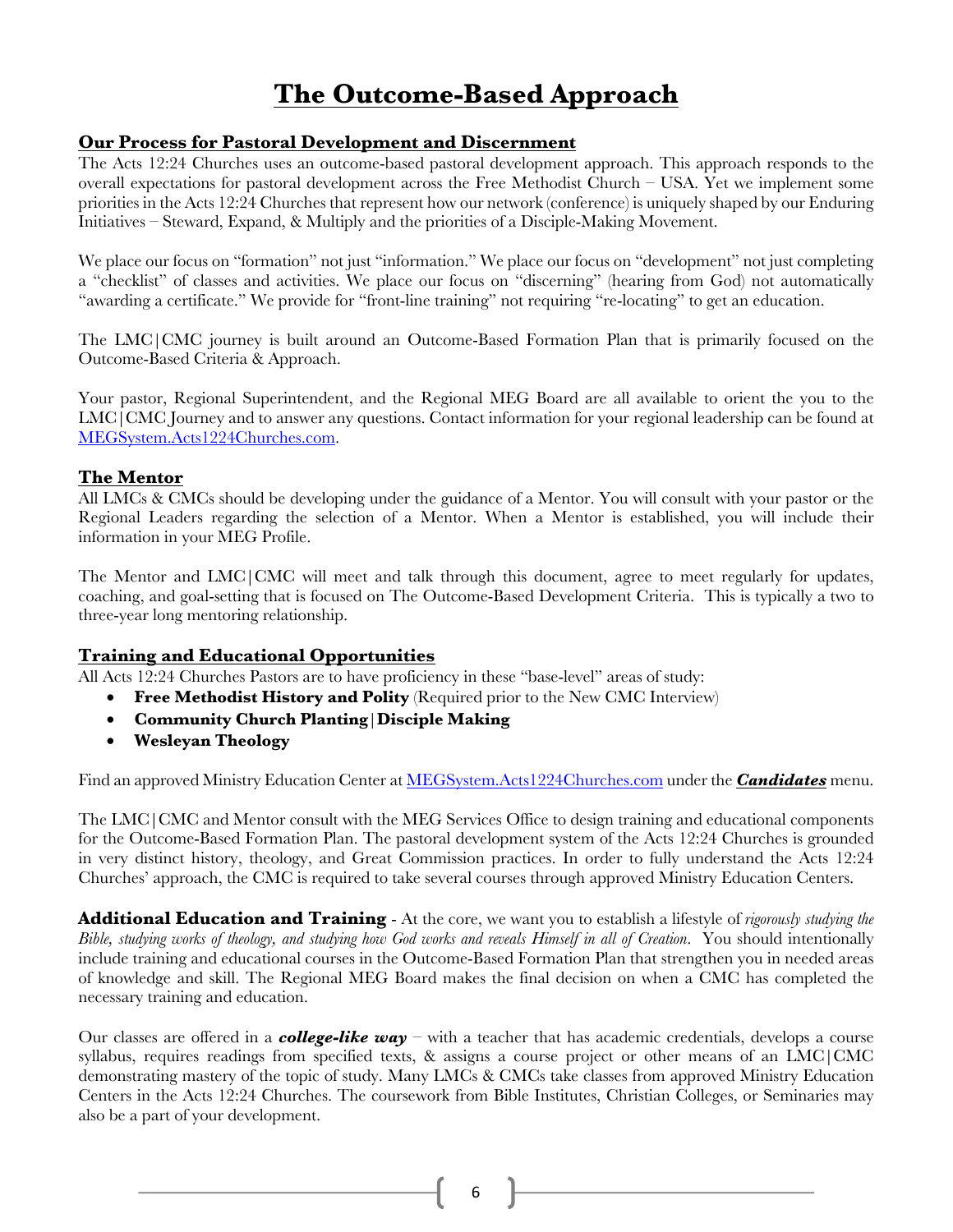### **The Academic Classes include:**

- Leading the Church in the 21st Century
- Communication Skills
- Old Testament Survey
- New Testament Survey
- Inductive Bible Study
- In-depth Study of a Book or Books of the Bible
- Introduction to Christian Doctrine
- Caring for the Flock
- Homiletics
- Spiritual Formation and Prayer
- Christian Family
- Biblical Hospitality and Encouragement
- Christ as King
- Leading Change

The MEG Services Office of the Acts 12:24 Churches encourages Regional Superintendents, Regional MEG Boards, Ministry Education Centers, LMC|CMC Mentors, and local church pastors to develop innovative Ministry Training & Education Programs which utilize college-like classes, Disciple Multiplication principles, and Community Church Planting Courses. Do this in consultation with leaders of the Acts 12:24 Churches so we all share best practices for interactive adult learning methods to educate and train LMCs & CMCs.

#### **Deploying to Your Harvest Field**

Each year, in March, the CMC and the CMC Mentor will prepare a summary report of the CMC's educational progress, training experience, and growth in ministry capacity. This report is to be structured according to the Heart, Head, and Hands Outcome-Based Development Criteria. This report will be submitted to the Regional MEG Chair for review by the Regional MEG Board and the Regional Superintendent.

If, in the opinion of the Mentor and the CMC's pastor, the CMC has demonstrated readiness to have a follow-up interview with the Regional MEG Board, the Mentor (and Pastor) may prepare a letter to the Regional MEG Chair to request a Deployment Interview. The CMC development journey typically requires a minimum of two to three years to complete. See What to Expect – The Deployment Interview for information about this interview.

The entire developmental journey, and all of the work on requirements and recommendations within this system ultimately yields to one and only one question, "What is the call of God for this follower of Jesus?" The Regional MEG Board meets with the CMC on at least two different occasions to listen for the voice of the Holy Spirit. The Regional MEG Board has full authority to deploy a CMC as an ordained Elder or into another God-directed path at any point during the CMC's developmental journey

When a MEG Board decides to deploy a CMC as an ordained Elder, this decision is implemented by bringing the CMC before the Annual Conference of the Acts 12:24 Churches, and, under the leadership of a senior leader in our network (a Bishop or a Superintendent) ordaining the person as an Elder in the Free Methodist Church. This happens according to biblical precedent in a public ceremony of the laying on of hands and prayer. When a Regional MEG Board decides to ordain a CMC, the leaders of the Acts 12:24 Churches will provide details of when and where the Service of Ordination will take place.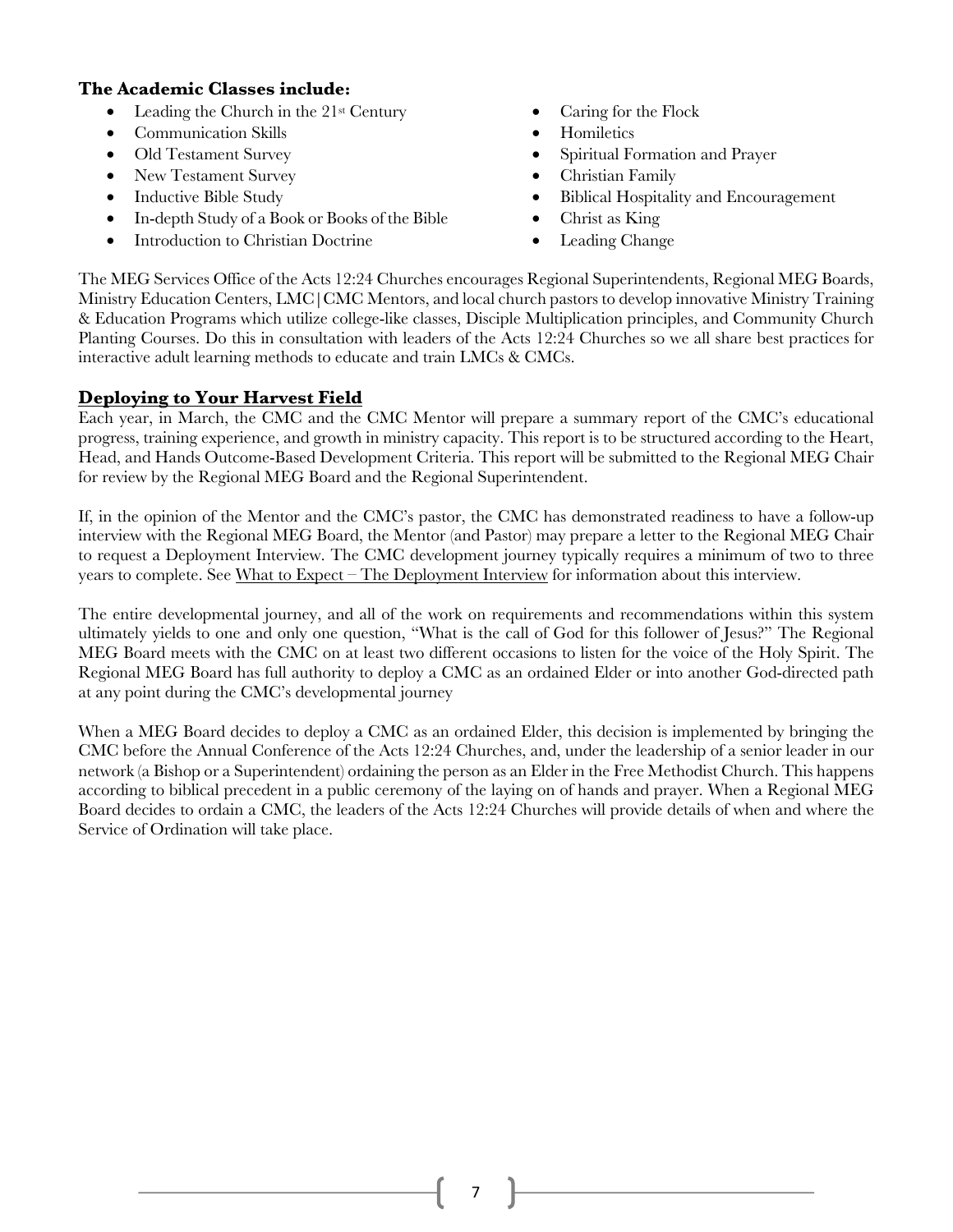## **The Outcome-Based Formation Plan**

**LMC|CMC Name: Date of Plan/Update:**

 $\sim$ 

**Mentor Name:**

| <b>Outcome Area</b> | Action | <b>Anticipated Completion</b><br>Date |
|---------------------|--------|---------------------------------------|
|                     |        |                                       |
|                     |        |                                       |
|                     |        |                                       |
|                     |        |                                       |
|                     |        |                                       |
|                     |        |                                       |
|                     |        |                                       |
|                     |        |                                       |
|                     |        |                                       |
|                     |        |                                       |
|                     |        |                                       |
|                     |        |                                       |
|                     |        |                                       |
|                     |        |                                       |
|                     |        |                                       |

 $\{ \begin{array}{c} 8 \end{array} \}$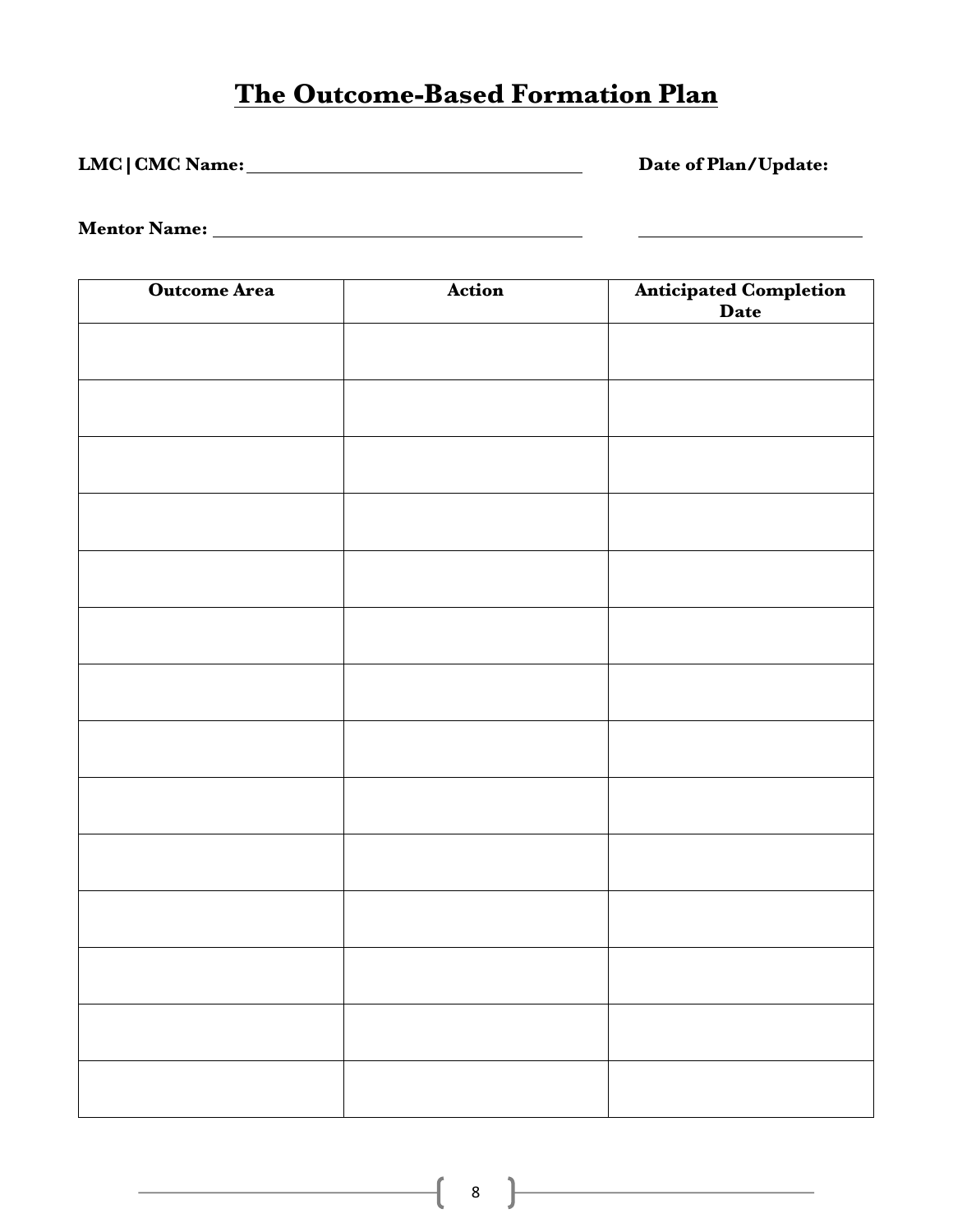### **What to Expect - The New CMC Interview**

The New CMC Interview determines if a person who is interested in gaining greater capacity for Christian ministry may benefit from entering the rigorous discernment, development, & deployment journey that we call the Conference Ministerial Candidate Journey. Many Interviewees will already be in a local church-based process called the Local Ministerial Candidate Journey.

In the New CMC Interview, the Regional MEG Board learns about your personal testimony, life journey, and sense of calling to ministry. Here are some questions and topics the Regional MEG Board is likely to discuss with the interviewee:

- 1. Tell your story of how you came to follow Jesus/how He transforms your life
- 2. Tell God's story give a brief presentation of the plan of salvation
- 3. Describe how you look for and find new seekers people who are open to faith in Jesus
- 4. Describe a time that you formed a new group among your current relationships
- 5. Talk about the basic series of Bible study lessons that you have ready help people get started as disciples
- 6. How specifically do you care for your soul? What practices keep you most connected to God?
- 7. How have your ministry experiences shaped your understanding of God's call on your life?
- 8. What ministry tasks come easily for you and which are a struggle?
- 9. Describe what types of team members you need to work with to capitalize on your strengths and compensate for your weaknesses.
- 10. What do you do for fun? How does stress affect you and how do you respond to this? How do you maintain balance in your life?
- 11. What is your current level of indebtedness? What is your plan for addressing this, if necessary?
- 12. If the enemy of your soul were to target an area/areas where you struggle, what would that look like? What structures do you have in your life to deal with temptation in this area/these areas?
- 13. How do you balance the needs of your family with the other demands of your life?
- 14. Aside from your spouse (if married), who do you have in your life with whom you can be completely honest about the struggles you face personally and in ministry?
- *15.* Have you, or your spouse been divorced? *(In the Acts 12:24 Churches there is a respectful process of exploring the dynamics of a past divorce with a potential CMC. More information is provided about this in Attachment #6.)*
- 16. Tell us about three people you would consider friends.
- 17. Tell us about a recent time when you experienced a personal or work-related failure. What happened? What did you learn from it?
- 18. Who are the people that you seek out to receive counsel and guidance?

#### **Background Checks**

The Acts 12:24 Churches uses a professional screening service to conduct background checks on individuals being considered for positions of responsibility in our organization. We require a background check for persons who apply to enter our pastoral development/ministry deployment process as well as our Regional MEG Teams. The potential CMC (or prospective pastor) will be asked to complete a background check with the screening company we use. Your Regional MEG Chair will provide you with additional information about this process. Any background issues of possible concern will be discussed during the Regional MEG Board's process with an Interviewee.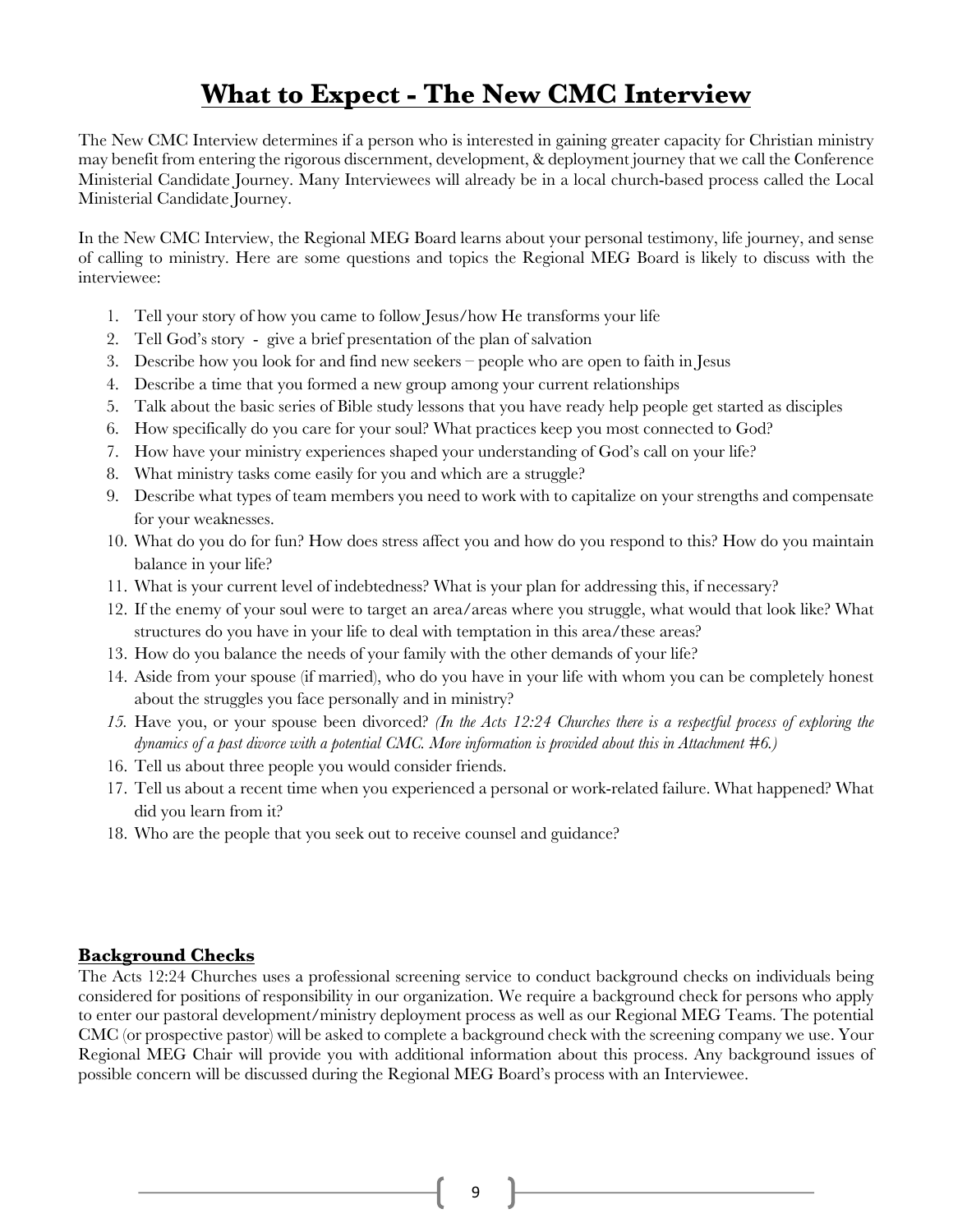### **What to Expect - The Deployment Interview**

The Regional MEG Boards and the Office of MEG Services of the Acts 12:24 Churches is responsible to see that godly, competent pastors make a maximum impact for the Kingdom of God at the front lines of ministry. The Regional MEG Board also cares for churches in times of crisis and/or transition. The Deployment Interview provides an opportunity to discern how you may best serve Jesus in Kingdom-expanding and Kingdom-multiplying ministry. Here are some questions and topics the MEG Board is likely to discuss with the CMC:

- 1. Tell us something you have learned recently from Scriptures
- 2. What are some concepts or passages from the Bible that are a struggle for you? How do you wrestle with these?
- 3. How does being Wesleyan impact how we approach Scripture?
- 4. What are some unique core values of Free Methodism, but from our history and from the present?
- 5. What is your understanding of what it means to be connectional?
- 6. What have you done in the past year to develop your mind?
- 7. What are your plans for your continued learning in the next year?
- 8. Tell us about your experiences working with people or organizations that are not Free Methodist
- 9. How would you explain the Gospel message to a 10-year-old who has never been to church?
- 10. Describe a recent example in which you saw God at work in an everyday situation
- 11. What opportunities have you had to preach or teach? What have these looked like? What did you preach/teach about?
- 12. Tell us about a time recently when you had a faith conversation with someone who was not yet fully committed to Christ. What happened?
- 13. What is the demographic breakdown of your church and/or the ministry that you lead?
- 14. Who would you describe as the marginalized people in your community?
- 15. What is your understanding of why they are in the situations they are in?
- 16. How are you personally involved in ministries of justice and compassion?
- 17. In whom are you personally investing? How did you get connected with them?
- 18. Who have you identified and "shoulder-tapped" recently as someone with ministry and/or leadership potential?
- 19. How have you crossed the gender-barrier to invest in people who are different from you? How about the racial/ethnic barrier?
- 20. Consider the ministries of your church that you lead or are involved in. What is working well and what isn't? What are your criteria for determining effectiveness?
- 21. What is the short-term and long-term vision for the ministries you lead or are involved in? What would need to happen practically in order for this vision to be fulfilled?
- 22. What do you think you need for healthy, effective, long-term ministry in the Free Methodist Church? What gaps do you see in yourself, whether personal, intellectual, or practical?
- 23. Ordained Elders are called to go wherever God sends them and serve wherever God calls them. What are your thoughts about the possibility of relocating? (If married) How do you think your spouse (and children, if applicable) would respond to this?

After the interview is completed, the MEG Board may recommend that the CMC (or prospective pastor) be received as a member of the Acts 12:24 Churches and ordained an Elder. The MEG Board may recommend that the CMC continue working on his/her Formation Plan for another year, providing specific suggestions for Outcome-Focused Development. The MEG Board may recommend that the CMC pursue non-ordained ministry and refer him/her to the local church leadership for further guidance about local church ministry. Non-ordained options are very diverse and highly necessary in the church of Jesus. Included in the non-ordained options could be certification as a nonordained chaplain, consideration for the role of Deacon by the local church, and many other types of lay ministry.